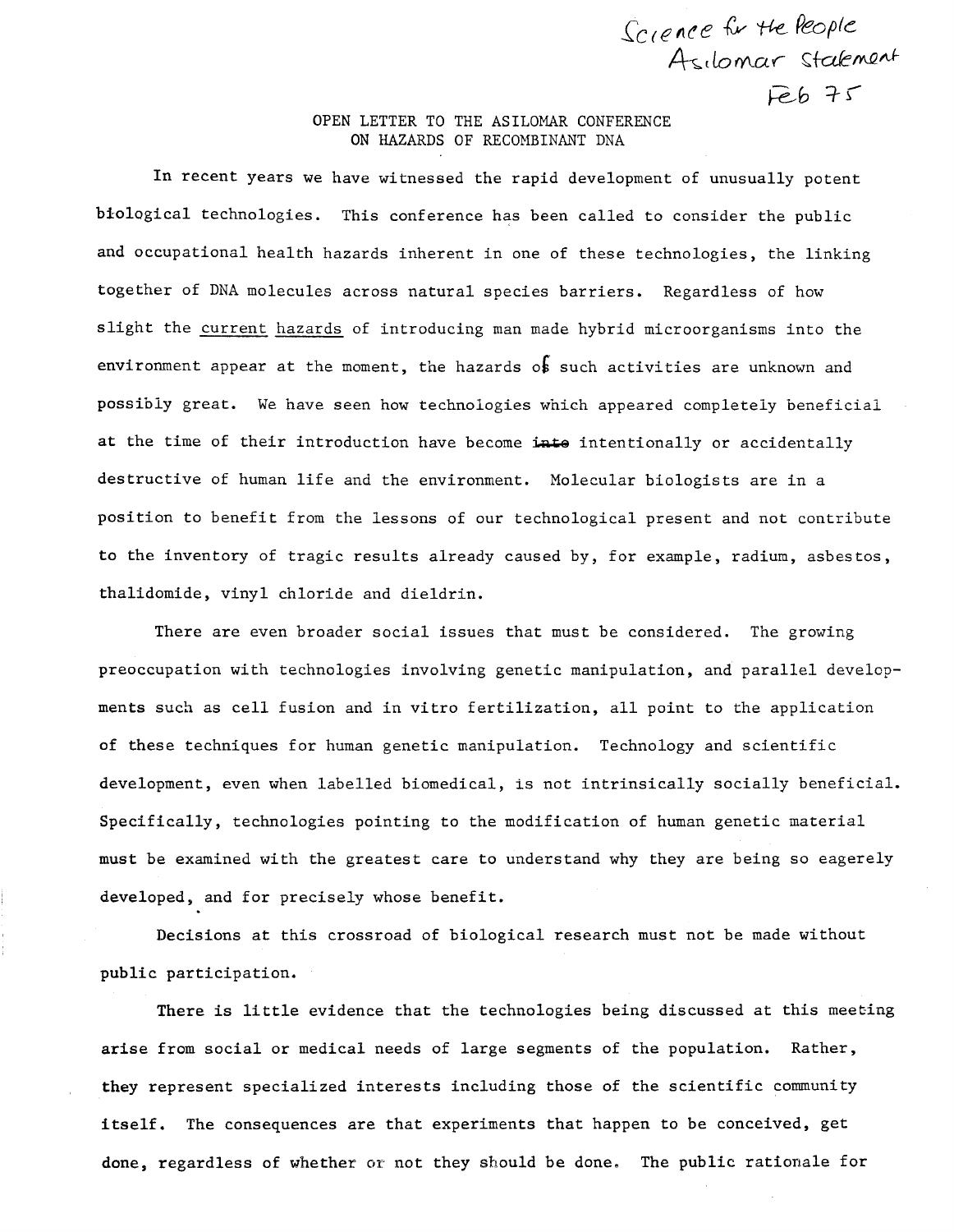these rapid developments in genetic engineering generally involves positing hope for individuals suffering from rare genetic diseases. In fact, considerable risk may be taken by clinicians eager to apply advanced knowledge to effect new cures. However, the search for such dramatic cures often diverts attention from the massive health needs of the population as a whole and the need to prevent the epidemics of our time, such as environmental and industrial carcinogenesis, malnutrition and coronary heart disease.

The dangers inherent in the new technologies mandate some regulation of their development. We do not believe that the molecular biology community, which is actively engaged in the development of these techniques, is capable of wisely regulating this development alone. This is like asking the tobacco industry to limit the manufacture of cigarettes. Although we could imagine a scientific community in which the spirit of social cooperation would be sufficiently developed so as to require no external regulation, this is not our case today. We have all had personal experience of the competitive and professional pressures which remove caution, prudence and a larger concern for social benefits, from the path of hazardous experiments. Scientific careers are-not built solely on a concern for public health, for the well being of the underprivileged, or right action.

Since the risks and danger of these technolgies are borne by the society at large, and not just scientists, the general public must be directly involved in the decision making process. Yet we see even in the structure of this conference that a scientific elite is here alone trying to determine the direction that such regulation should take. The presence of scientists from specialized government agencies is an important input in this discussion, but not a sufficient one.

The moratorium was called until attempts have been made to evaluate the hazards and some resolution of the outstanding questions has been achieved. These conditions still have not been met. From scientists should come the initiative to open and create areas of participation in order to achieve a resolution to these